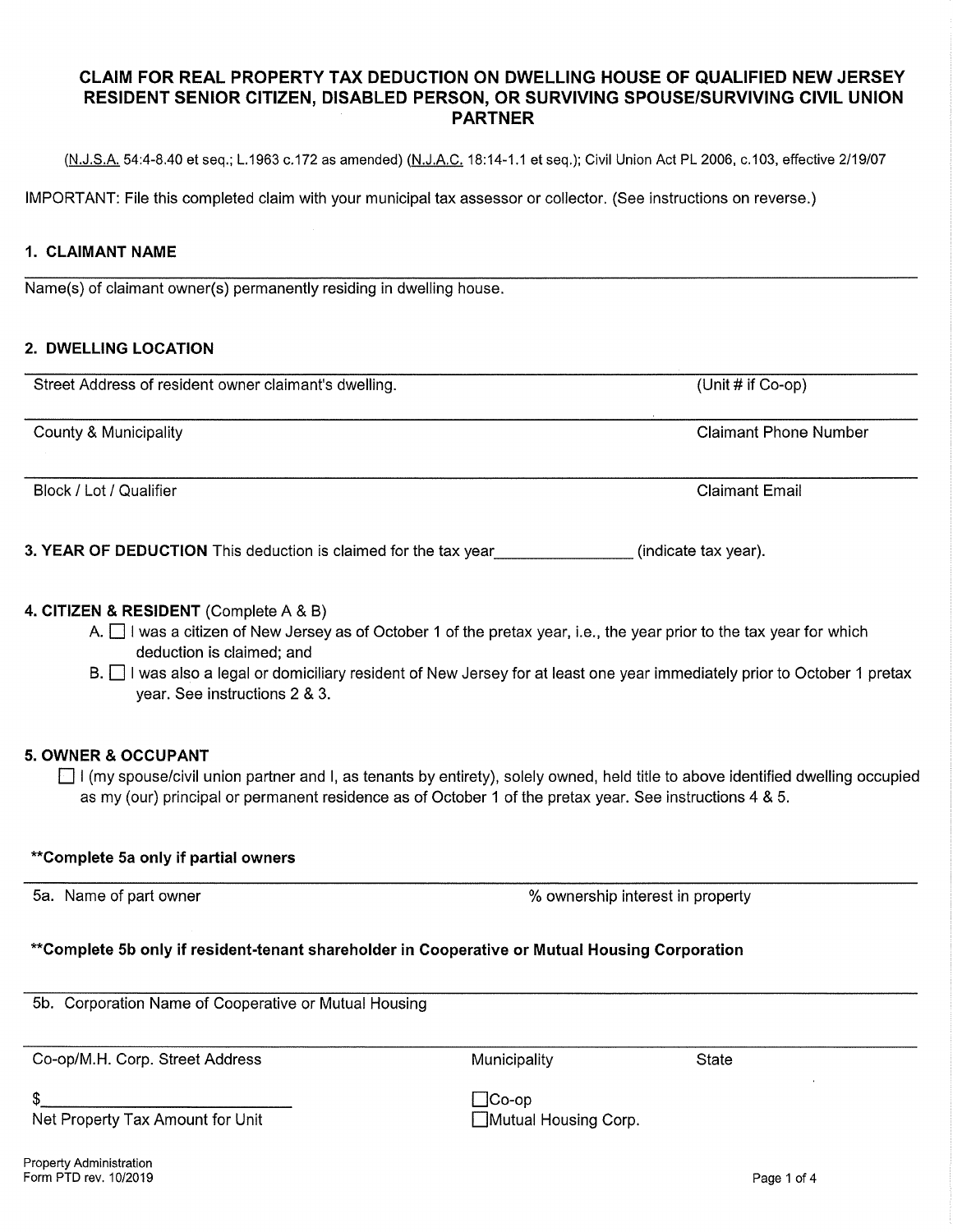**6. ANNUAL INCOME LIMIT** (must be reaffirmed by March 1 following year for which deduction was given.)

During the tax year for which the deduction is claimed, I reasonably anticipate that my annual income (and that of my spouse/civil union partner combined) will not exceed \$10,000 after a permitted exclusion of Social Security Benefits, or Federal Government Retirement/Disability Pension, **or** State, County, Municipal Government and their political subdivisions and agencies Retirement/Disability Pension. See instructions 6 & 8.

# **7. BIRTH DATE - MARITAL/CIVIL UNION STATUS**

A. Date of Birth **Example 20** and  $\alpha$ 

B. Single **D** Married/Civil Union Partner **Conserviving Spouse/Surviving Civil Union Partner** Legally Separated/Divorced/Dissolutioned

# **8. SENIOR OR DISABLED CITIZEN OR SURVIVING SPOUSE/SURVIVING CIVIL UNION PARTNER**

(Choose A, B, or C)

- A. I I was age 65 or more years as of December 31, of the year prior to tax year for which deduction is claimed.
- B. D I was permanently and totally disabled and unable to be gainfully employed as of December 31 of the year prior to the tax year. ATTACH PHYSICIAN'S OR SOCIAL SECURITY DISABILITY OR NEW JERSEY COMMISSION FOR BLIND CERTIFICATE.
- $C.$  I was a surviving spouse/surviving civil union partner as of October 1 of the year prior to the tax year and have not remarried/entered into a new civil union partnership.
	- DI was age 55 or more as of December 31 of the year prior to the tax year and at time of my spouse's/civil union partner's death.
- \*\*My deceased spouse/civil union partner at his or her death was receiving a
	- $\square$  senior citizen's property tax deduction or a
	- $\Box$  permanently and totally disabled person's property tax deduction.

## **9. REAL PROPERTY TAX DEDUCTION OTHER DWELLING**

I (and my spouse/civil union partner) did not receive a senior or disabled citizen or surviving spouse/civil union partner (if applicable) property tax deduction on another dwelling for the same tax year except on my (our) former home identified below where I (we) resided from \_\_\_\_\_\_\_\_\_\_\_\_\_\_\_\_\_\_\_\_\_month/year to \_\_\_\_\_\_\_\_\_\_\_\_\_\_\_\_\_\_\_\_\_\_\_\_month/year.

Street Address **Municipality** Municipality **Municipality** Municipality

I certify the above declarations are true to the best of my knowledge and belief and understand they will be considered as if made under oath and subject to penalties for perjury if falsified.

| Signature of Claimant    |            | Date                                                                                                         |  |
|--------------------------|------------|--------------------------------------------------------------------------------------------------------------|--|
|                          |            |                                                                                                              |  |
| <b>OFFICIAL USE ONLY</b> |            |                                                                                                              |  |
| <b>Block</b>             | <b>Lot</b> | <b>Example 2018 Approved in amount of \$</b>                                                                 |  |
|                          |            | □ Age □ Disability □ Surviving Spouse/Surviving Civil Union Partner of □ senior citizen or □ disabled person |  |
| Assessor                 |            | Date                                                                                                         |  |
| Collector                |            | Date                                                                                                         |  |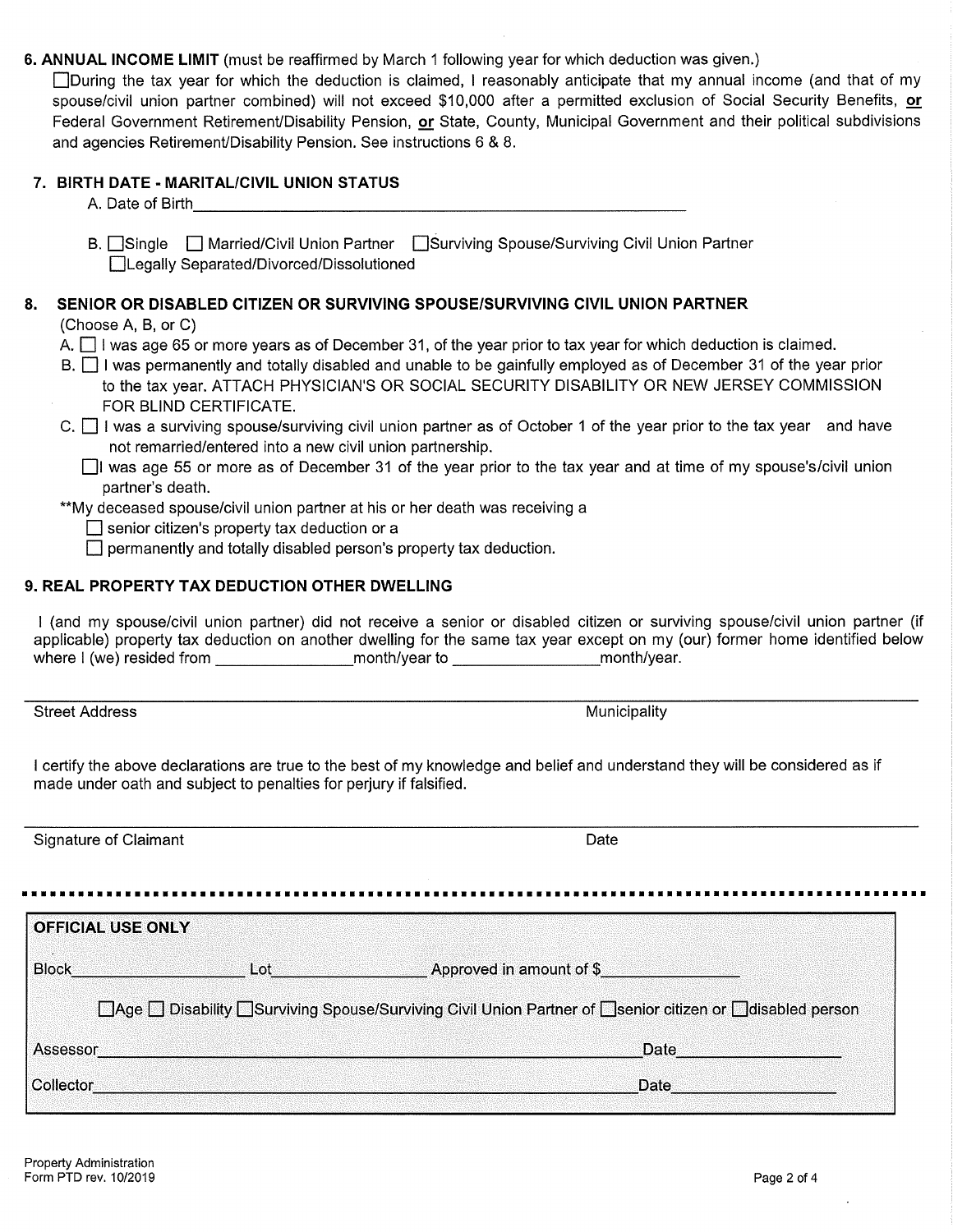#### **GENERAL INSTRUCTIONS**

- 1. **APPLICATION FILING PERIOD**  File this form with the municipal tax assessor from October 1 through December 31 of the pretax year, i.e., the year prior to the calendar tax year or with the municipal tax collector from January 1 through December 31 of the calendar tax year. For example, for a property tax deduction claimed for calendar tax year 2019, the pretax year filing period would be October 1 - December 31, 2018 with the assessor and the tax year filing period would be January 1 - December 31, 2019 with the collector.
- 2. **ELIGIBILITY DATES**  Eligibility for the property tax deduction is established in the year prior to the calendar tax year for which the deduction is claimed as follows:

New Jersey Citizenship as of October 1 pretax year Property Ownership as of October 1 pretax year Residence in New Jersey and in Dwelling House as of October 1 pretax year and Residence in New Jersey for 1 year immediately prior to October 1 pretax year Senior Citizen Age 65 or more as of December 31 pretax year Permanent and Total Disability as of December 31 pretax year Surviving Spouse/Surviving Civil Union Partner Age 55 or more as of December 31 pretax year and at the time of spouse's/civil union partner's death

- 3. **CITIZEN & RESIDENT DEFINED**  United States Citizenship is not required. Resident for purposes of this deduction means a claimant who was legally domiciled in New Jersey for one year immediately prior to October 1 of the pretax year. Domicile is the place you regard as your permanent home - the place you intend to return to after a period of absence. You may have only one legal domicile even though you may have more than one residence. Seasonal or temporary residence in this State, of whatever duration, does not constitute domicile. Absence from the State for a 12 month period is prima facie evidence of abandonment of domicile.
- 4. **RESIDENCE IN DWELLING HOUSE DEFINED**  Residence in the dwelling house means the dwelling where a claimant makes his principal or permanent home. Vacation, summer or second homes do not qualify. Only one deduction may be received per principal residence regardless of the number of qualified claimants residing on the premises.
- 5. **TENANCY BY ENTIRETY DEFINED**  Tenancy by Entirety means ownership of real property by both husband and wife or civil union partners, as a single ownership, in joint title acquired after marriage/civil union partnership.

# 6. **INCOME DEFINED & LIMITED** -

- a.) The income period is the same tax year as the tax year for which a deduction is claimed.
- b.) A claimant must reasonably anticipate that income received during the tax year, including income of the claimant's spouse/civil union partner, will not exceed \$10,000. Income of claimant's family members, other than spouse/civil union partner, should not be included as annual income.
- c.) Income means all income received from whatever source derived including, but not limited to, salaries, wages, bonuses, commissions, tips, and other compensations before payroll deductions, all dividends, interest, realized capital gains, royalties, income from rents, business income, and in their entirety, pension, annuity and retirement benefits. Realized capital gains, except for capital gain from the sale or exchange of real property owned and used by the claimant as his principal residence, dividends, interest, pensions, annuities and retirement benefits must be included in full without deductions even though they may be wholly or partially exempt for Federal income tax purposes.

**EXCLUDABLE INCOME"\*lncome** can be excluded under ONE of the following three categories: Social Security Benefits or Federal Government Retirement/Disability Pension including Federal Railroad Retirement Benefits or State, County, Municipal Government and their political subdivisions and agencies Retirement/Disability Pension.

#### **NOTE: In accordance with the Civil Union Act, eligibility guidelines that apply to married couples and surviving spouses apply equally to civil union couples and surviving civil union partners.**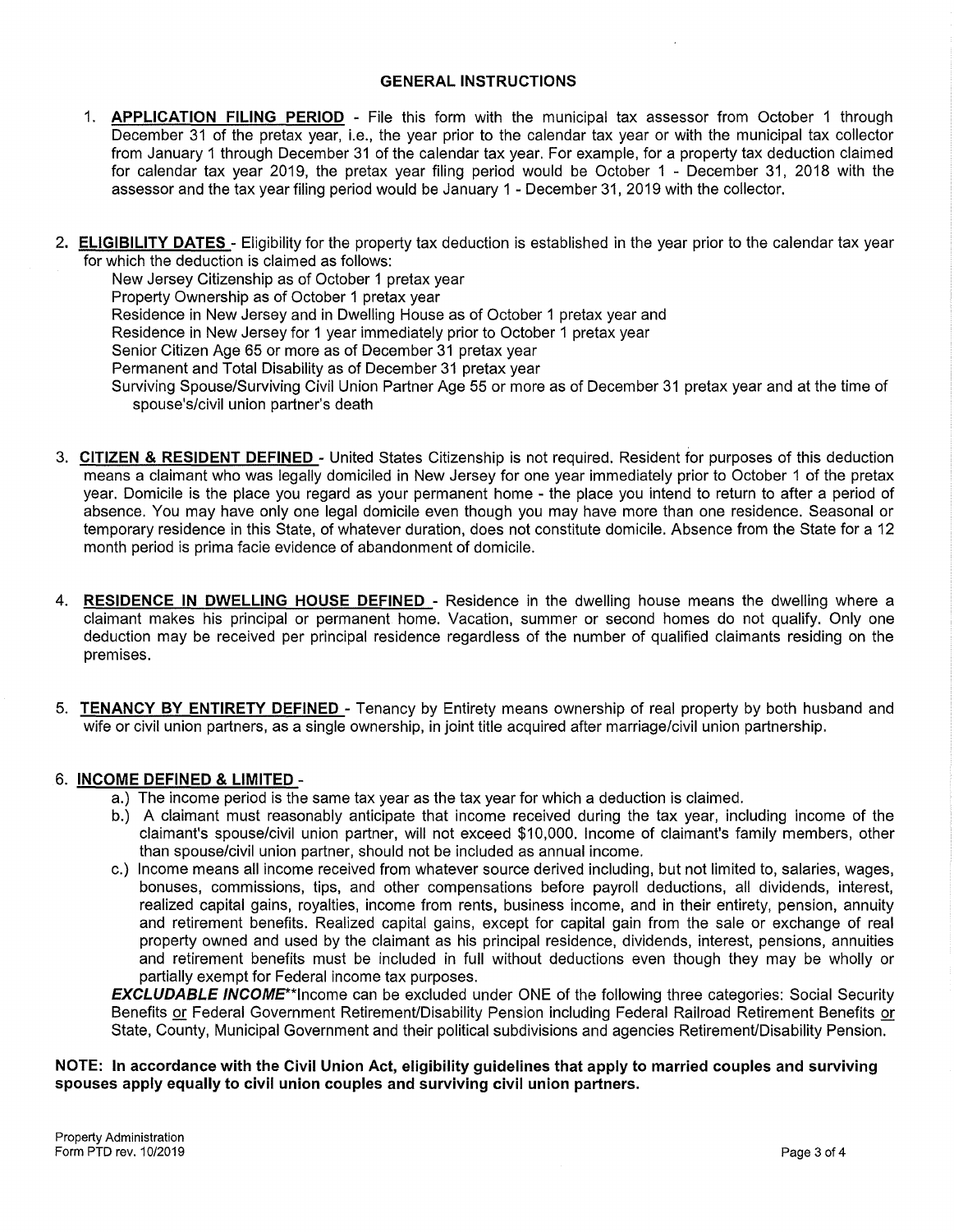- 7. **DOCUMENTARY PROOFS REQUIRED**  Each assessor and collector may require such proofs necessary to establish claimant's deduction entitlement and photocopies of any documents should be attached to this form as part of application record. For example: AGE may be verified by birth certificate, baptismal record, family Bible, census record, marriage certificate, court record, Social Security record, military record or discharge, immigration document, insurance policy, DISABILITY may be verified by physician's certificate, Social Security document, New Jersey Commission for Blind certificate. SURVIVING SPOUSE/SURVIVING CIVIL UNION PARTNER by death certificate of decedent. OWNERSHIP by deed, executory contract for property purchase, last will and testament. RESIDENCY by New Jersey driver's license, motor vehicle registration, voter's registration, State tax return.
- 8. **ANNUAL POST-TAX YEAR INCOME STATEMENT REQUIRED**  On or before March 1 of the year immediately following the tax year for which deduction was claimed or received, a claimant must file a Post-Tax Year Income Statement, Form PD5, confirming that annual income for the tax year did not exceed the \$10,000 limit and that anticipated annual income for the current year will not exceed that limit and that all other eligibility prerequisites continue to be met. For example, the Post-Tax Year Income Statement filed by March 1, 2019 supports the claim for deduction for tax year 2018 by confirming 2018 income. Anticipated income would refer to income received in tax year 2019 for the 2019 deduction. IF THIS INCOME STATEMENT IS NOT TIMELY FILED, DEDUCTION WILL BE DISALLOWED AND CLAIMANT WILL BE BILLED FOR THE DEDUCTION AMOUNT.
- 9. **APPEALS**  A claimant may appeal any unfavorable determination by the assessor or collector to the County Board of Taxation annually on or before April 1.

This form is prescribed by the New Jersey Division of Taxation, as required by law, and may be reproduced for distribution, but may not be altered without prior approval.